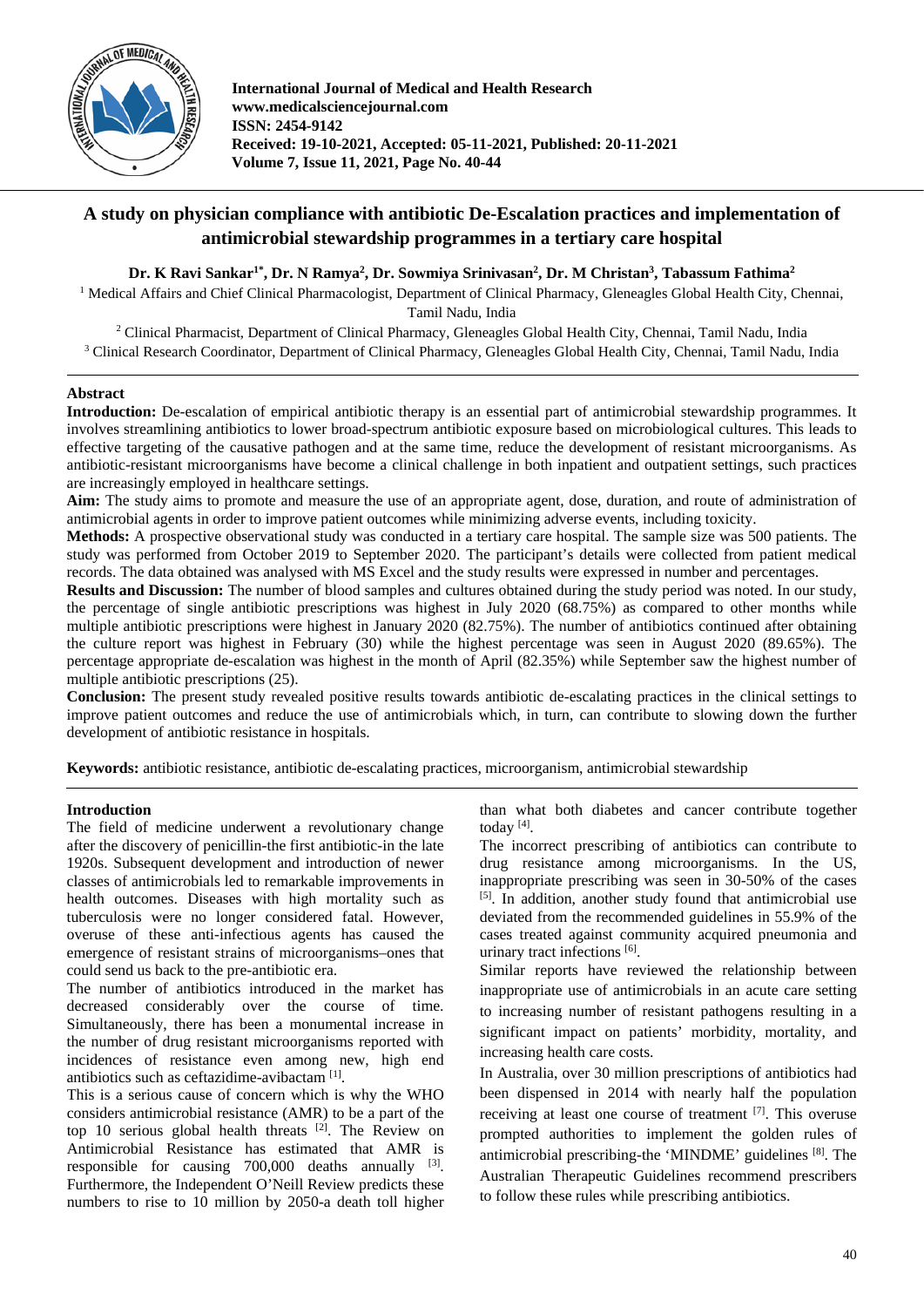**Table 1:** The features of MINDME guidelines

|    | <b>Golden Rules of Antimicrobial Prescribing "MINDME":</b> |  |  |  |  |  |  |  |  |
|----|------------------------------------------------------------|--|--|--|--|--|--|--|--|
| M  | Microbiology guides therapy wherever possible              |  |  |  |  |  |  |  |  |
|    | Indications should be evidence based                       |  |  |  |  |  |  |  |  |
| N  | Narrowest spectrum required                                |  |  |  |  |  |  |  |  |
| D  | Dosage appropriate to the site and type of infection       |  |  |  |  |  |  |  |  |
| M  | Minimise duration of therapy                               |  |  |  |  |  |  |  |  |
| E. | Ensure monotherapy in most cases                           |  |  |  |  |  |  |  |  |

India-the largest consumer of antibiotics in the world-is rife with antimicrobial misuse. A study conducted by the University of Washington found that the use of antibiotics increased-despite authorities warning against misuseespecially during the first peak of the COVID-19 pandemic [9]. The study concluded that policy changes are required and that antimicrobial stewardship programmes are the need of the hour.

Antimicrobial stewardship programmes combat AMR by promoting the rational use of antimicrobials. The WHO defines antimicrobial stewardship (AMS) to be a coherent set of actions which promote the responsible use of antimicrobials at individual, national, and global levels, and across human health, animal health, and the environment [10].

Antimicrobial stewardship is, there fore, an interprofessional effort across the continuum of care and includes [11].

- Timely and optimal selection, dose, and duration of an antimicrobial
- **Ensuring the best clinical outcome during treatment or** prevention of infection, with minimal toxicity to the patient
- Having minimal impact on resistance and other ecological adverse events such as C. difficile

The WHO defines an antimicrobial stewardship programme (AMS programme) to be an organizational or system-wide health-care strategy to promote the appropriate use of antimicrobials through implementation of evidence-based interventions [10]. Studies regarding AMS programmes have been positive in terms of cost-effectiveness and reduced consumption of antibiotics  $[12, 13, 14]$ . As successful as AMS programmes have been, antibiotic-resistant microorganisms have become a clinical challenge in both inpatient and outpatient settings. A recent systematic review on the effectiveness of antimicrobial stewardship programmes against bacterial resistance has concluded that there is no solid evidence of AMS programmes being effective against resistant bacteria in the hospital care settings [15]. Hence why, it is essential to conduct more number of scientifically sound studies in the hospital care settings to provide conclusive proof that AMS programmes are truly effective against drug resistance.

AMS programmes require inter-disciplinary effort from all healthcare professionals-doctors, nurses, pharmacists-to ensure its proper implementation. There is huge scope for pharmacists as they are experts in handling medications, including antibiotics. Timely, appropriate interventions can be life-saving and improve therapeutic outcomes in severe infections.

A convenient but important strategy employed in antibiotic stewardship programmes is antibiotic de-escalation. It involves discontinuing or replacing a broad spectrum antibiotic with a narrow spectrum one with hopes of decreasing antimicrobial use and improving patient outcomes. Therefore, antimicrobial de-escalation has 2 major features: the intention to narrow antimicrobial coverage based on subjective and objective evidence, and the commitment to stop antimicrobial treatment if infection is not established  $[16]$ . Furthermore, a third feature that a single antibiotic rather than multiple ones should be use wherever possible was also added  $[17]$ .

A review article on antimicrobial de-escalation found many advantages to this method which include [18]:

- Minimal changes in treatment outcomes when compared with the conventional approach
- Beneficial impact on the antimicrobial resistance profile at the micro and macro level for the institution
- Decreased incidence of antibiotic related adverse events
- Reduction in the cost of antimicrobial therapy

The same review also suggests that by day 3 of treatment in sepsis patients, decisions ought to be made whether to stop antibiotic therapy, continue it, escalate or de-escalate it based on pathogens identified, sensitivity results and clinical progress of the patients. These decisions should be reviewed upon each assessment of the patient.

The awareness on de-escalation practices in antimicrobial stewardship programmes is increasing and therefore, at a local level, we aim to assess the appropriateness of the antimicrobials prescribed in the hospital with specific focus on the effectiveness of the de-escalation practices carried out and the compliance of physicians in such practices.

The standards followed by the antimicrobial stewardship committee at our hospital are given in table.2.

**Table 2:** AMS programme measures followed at the hospital

| GGHC AMS program measures for quality improvement                           |                                                                                       |  |  |  |  |  |  |  |
|-----------------------------------------------------------------------------|---------------------------------------------------------------------------------------|--|--|--|--|--|--|--|
| <b>Structural measures</b>                                                  | <b>Process measures</b>                                                               |  |  |  |  |  |  |  |
| Availability of multi-<br>disciplinary<br>antimicrobial<br>stewardship team | Compliance with acute<br>empiric guidance (documented<br>notes and policy compliance) |  |  |  |  |  |  |  |
| Availability of                                                             | Percentage appropriate de-                                                            |  |  |  |  |  |  |  |
| guidelines for empiric                                                      | escalation; percentage                                                                |  |  |  |  |  |  |  |
| treatment and surgical                                                      | appropriate switch from IV to                                                         |  |  |  |  |  |  |  |
| prophylaxis                                                                 | oral                                                                                  |  |  |  |  |  |  |  |
|                                                                             | Compliance with surgical                                                              |  |  |  |  |  |  |  |
| Provision of education                                                      | prophylaxis (<60 minutes                                                              |  |  |  |  |  |  |  |
| in the last 2 years                                                         | from incision, <24 hours and                                                          |  |  |  |  |  |  |  |
|                                                                             | compliance with local policy)                                                         |  |  |  |  |  |  |  |

#### **Aim**

To promote and measure the use of an appropriate agent, dose, duration, and route of administration of antimicrobial agents in order to improve patient outcomes while minimizing adverse events, including drug toxicity

## **Objectives**

- To reduce infections with Gram-positive or Gramnegative resistant bacteria
- To reduce surgical infection rates
- To minimize unintended consequences of antimicrobial usage
- To educate prescribers, pharmacists, and nurses about good antimicrobial prescribing practices and antimicrobial resistance
- To streamline the use of antimicrobials during the rounds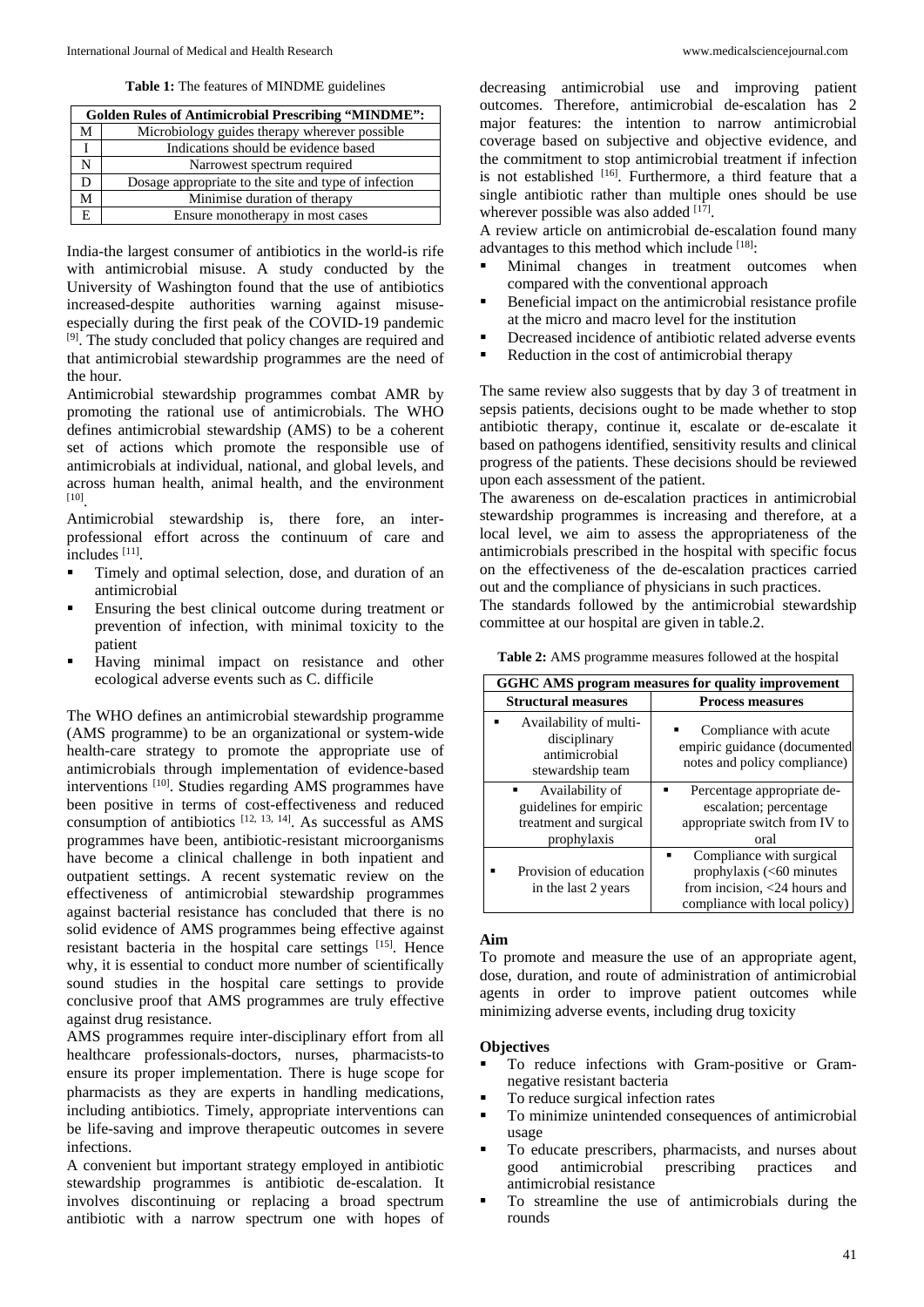#### **Methods**

**Study type:** Prospective observational study **Inclusion criteria:** All patients with positive blood cultures **Exclusion criteria**

- Blood culture contaminants
- All other positive urine, swab, pus culture are excluded from study

**Data collection period:** The data was collected from October 2019 to September 2020

#### **Data sources**

- Patient records
- Microbiology lab

#### **Results**

Our study noted the number of blood samples collected and the corresponding number of positive blood cultures obtained which have been graphically presented. It can be seen that the highest number of samples and positive blood cultures were collected in the month of August (29 samples and 44 blood cultures) followed by 36 samples collected and 39 blood cultures turning positive in February. In November, the lowest number of samples and cultures (14 each) were obtained.



**Fig 1:** Blood samples and cultures collected during the course of study

We also calculated the numbers and percentages of single and multiple antibiotic prescriptions in the hospital. The numbers are given in the table while the percentages are presented in the graph.

**Table 3:** Single and multiple antibiotic prescriptions in numbers

| Month  Oct Nov Dec Jan Feb Mar Apr May Jun Jul Aug Sept          |  |  |  |  |  |  |
|------------------------------------------------------------------|--|--|--|--|--|--|
| Single   5   8   10   5   11   9   6   9   12   11   10   11     |  |  |  |  |  |  |
| Multiple  12   6   15   24   25   12   11   17   9   5   19   19 |  |  |  |  |  |  |

The number of multiple antibiotic prescriptions is more than the single prescriptions in each month, except November, June and July. The highest number of multiple antibiotic prescriptions can be seen in the month of February (25) while single antibiotic prescriptions are the highestin June (12 in number). The percentages were calculated and it can be seen that July (68.75%) had the highest percentage of single antibiotic prescriptions while January had the lowest (17.24%). The opposite pattern is seen for multiple antibiotic prescriptions.



120  $\widehat{\mathcal{E}}$  100

**Fig 2:** Percentages of single and multiple antibiotic prescriptions

Our study has also identified the numbers and percentages of antibiotics continued after the results of the culture report were obtained. The number of antibiotics continued and the percentages are given in table. and fig…, respectively.

**Table 4:** Number of antibiotics continued after culture report

| Month   Oct Nov Dec Jan Feb Mar Apr May Jun Jul Aug Sept             |  |  |  |  |  |  |
|----------------------------------------------------------------------|--|--|--|--|--|--|
| Antibiotics   8   5   13   17   30   13   10   17   12   8   26   20 |  |  |  |  |  |  |
| continued                                                            |  |  |  |  |  |  |



**Fig 3:** Percentage of antibiotics continued after culture report

It can be seen that although the highest number of antibiotics continued after the culture report was in February (30), the highest percentage is attributed to the month of August (89.65%) whereas the lowest, in terms of both numbers and percentage, is observed in the month of November (5, 35.7%).

Through our results, it can be seen that the initial empirical therapy with antibiotics started by physicians before obtaining culture reports was very appropriate.

Lastly, we calculated the percentage of appropriate deescalation. It can be seen that the highest percentage of deescalation was carried out in April with 82.35% followed by June and September with 80.95% and 80.64%, respectively. The lowest can be seen in the month of November with 50%. September (25) saw the highest number of multiple antibiotic prescriptions while November had the least number of it (7).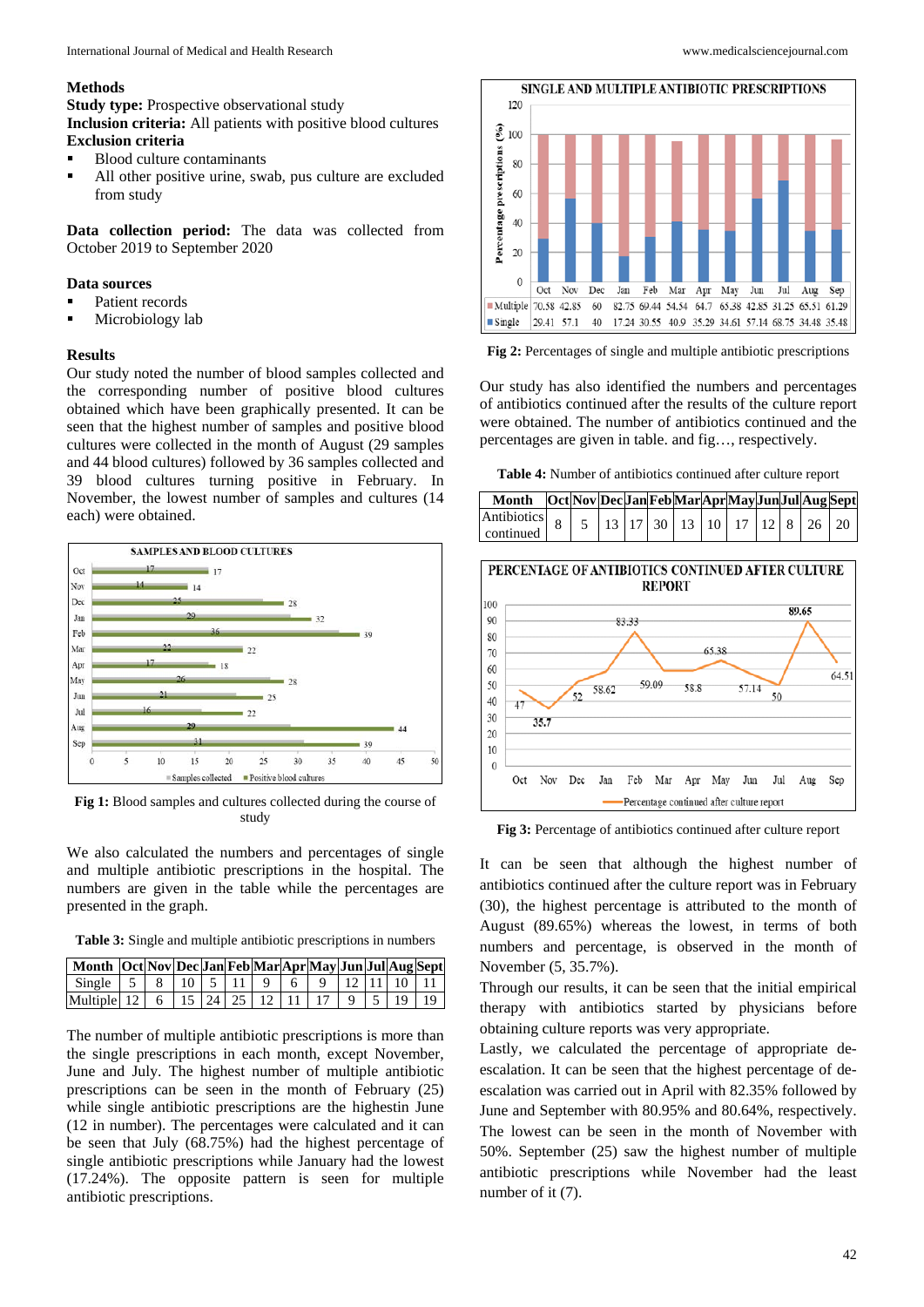

**Fig 4:** Percentage appropriate de-escalation of antibiotics performed during the study

The de-escalation of the initial antimicrobial regimen was performed in 219 patients (35%). The hospital mortality rate was 27% in patients with de-escalation, while with those with no treatment change and escalation, it was found to be 33% and 43%, respectively  $(P=0.006)$ . De-escalation therapy was a protective factor (OR 0.54; 95% CI 0.33- 0.89).

Inadequate empirical antimicrobial therapy (Odds-Ratio (OR) 0.58; 95% confidence interval (CI) 0.36-0.93).



**Fig 5:** Distribution of hospital mortality rates with different antimicrobial strategies

## **Discussion**

Most studies with antibiotic de-escalation have been performed in patients with pneumonia where de-escalation was beneficial in reducing mortality, shorter ICU stay and overall hospital stay, provided the treatment was appropriate [18, 19]. Antibiotic de-escalation has also been found to be beneficial in healthcare settings other than the ICU such as the emergency medicine wards though further studies are required to confirm this [22].

Among patients with sepsis, de-escalation therapy of antimicrobials has been associated with lower mortality than with no change in treatment and escalation of antibiotics. In the same study, 35% of the cases underwent antibiotic deescalation <sup>[23]</sup>. A similar study involving patients with nosocomial sepsis, de-escalation was performed in 43% of the cases, concluding that it can be performed in less than 50% of the patients in such a highly focused environment such as the intensive care unit [20].

The number of blood samples drawn and the positive cultures obtained in our study was much higher, especially in the last two months of the study. We have also observed that multiple antibiotics have been more commonly prescribed to patients than single antibiotics. This can be attributed to many reasons such as the severity of the disease, the pathogen identified, the condition of the patient, to name a few.

We have also noted the number of antibiotics continued after the receipt of the culture report. The percentages have been estimated based on the number of samples collected during the corresponding month. We have observed a pattern that greater the number of samples obtained, greater was the number of antibiotics continued.

Finally, we calculated the percentage appropriate deescalation. We found that the minimal percentage was 50% with the maximum being 82.35%. Therefore, we can establish that antibiotic de-escalation practices are being followed at the hospital in an appropriate manner. It is also important to note that well established antimicrobial stewardship programmes are necessary to properly incorporate antibiotic de-escalation as it is not standardised and many barriers exist that hinder its application [21].

More research is required to study the compliance of physicians with de-escalation practices in developing countries. A study assessing physician compliance with antibiotic de-escalation in Jordan found that doctors were poorly compliant with these practices. The authors, through their study, stressed the need to execute antibiotic deescalation in the intensive care unit [24]. To the best of our knowledge, our study, which is similar to the one above, is also one of the first of its kind to investigate physician compliance with antibiotic de-escalation in patient care areas. Through our data, it can be seen that there is a positive attitude of physicians in implementing antibiotic de-escalation where desirable.

Majority of our respondents also agreed that clinical pharmacists have a prominent role in undertaking the responsibility of implementing the AMS programme more effectively in healthcare settings. A study conducted in South India identified that clinical pharmacists have been imperative in improving compliance with AMS and antitubercular therapy recommendations implicating that their involvement is crucial in implementing and sustaining AMS programmes [25]. Therefore, the contributions and interventions of clinical pharmacists would greatly benefit the de-escalation process-a key feature of AMS programmes-in hospitals, especially the multi-speciality ones.

### **Conclusion**

Infectious diseases have been in existence from time immemorial. They are very common in both developed and developing countries all across the globe. The misuse of antimicrobials has led to the development of antimicrobial resistance which is why de-escalation practices of antimicrobials have been employed in hospitals. Since it is an important component of antimicrobial stewardship programmes, its use will allow easier integration of such programmes in hospitals in order to ensure that antimicrobials will not be dispensed without a valid prescription. Co-operation between different healthcare professionals is essential to ensure successful implementation of AMS programmes. Our study results have identified that the empirical antimicrobial therapy initiated by physicians was very appropriate. Though our study has shown positive results towards antibiotic deescalation and the attitude of physicians toward such practices in the clinical settings, more studies are required to